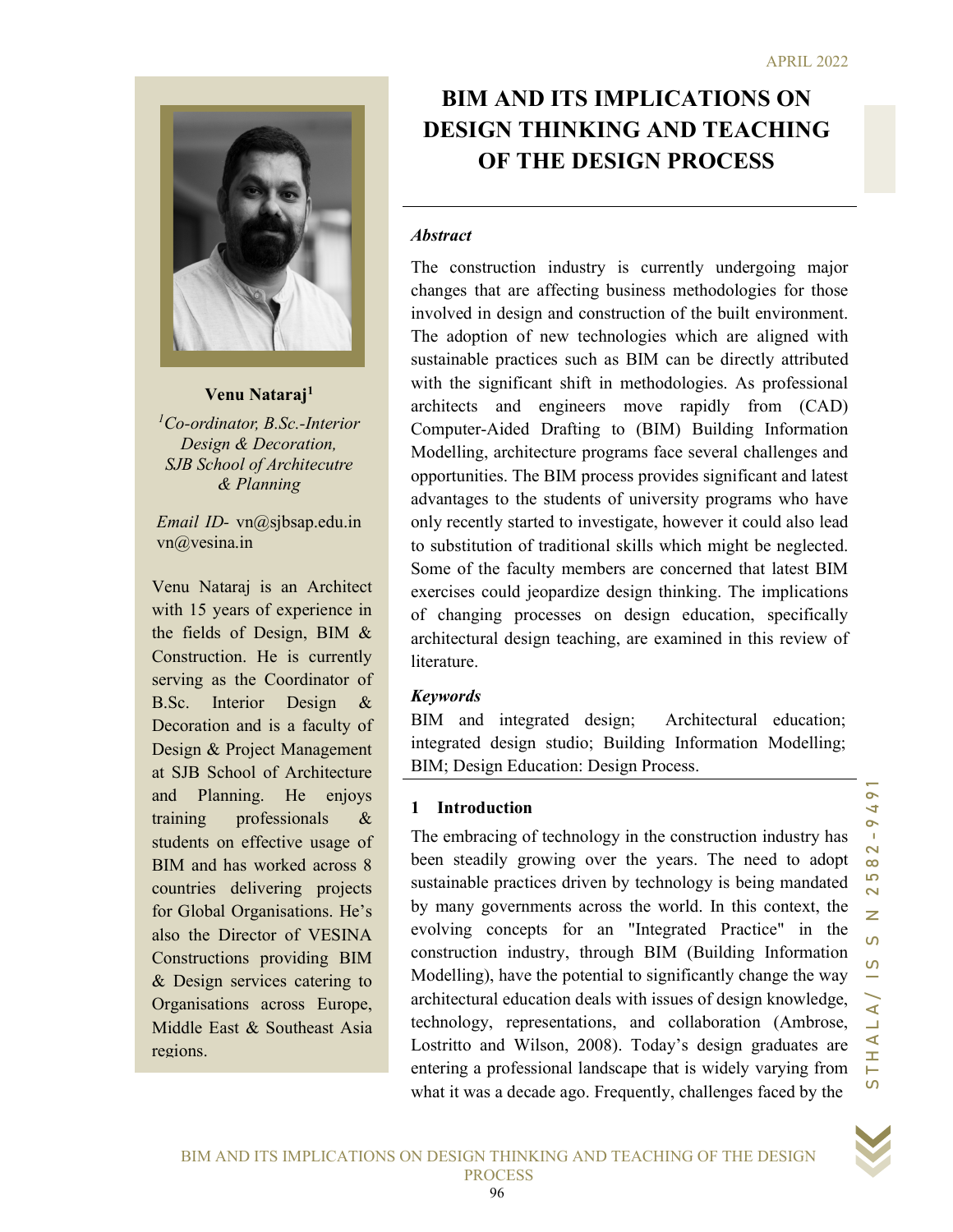construction industry is the need to adopt and manage rapidly unfolding technology in order to implement complex design projects across the globe.

The skills and understanding required for graduate level positions are expanding for young architects seeking job opportunities with design firms that carry out large-scale projects. The major professionals involved in creating any built space includes architects, engineers, interior designers, contractors, and a host of project and building category specific consultants. Design curriculum must include industry relevant technology as part of academia for architects and interior designers to be viewed as professional, knowledgeable, and capable members of the project team. (Crumpton & Miller, 2008).

As design educators, it is important to consider emerging skills that are important for the design process. This is due to changes that are emerging in the practice. The main purpose of this literature review is the understanding of integration of technology called (BIM) Building Information Modelling and its potential inferences on the field of Architectural Design education.

# 2 Comparison of BIM and traditional 2D Drafting Tools

2D drafting software has been around for many years and is still widely used today. BIM, or Building Information Modelling, is a newer technology that is quickly gaining popularity.

While 2D drafting software is a tried-and-true method for creating construction drawings, BIM is quickly becoming the preferred method for many reasons. BIM allows for a more three-dimensional view of a project, making it easier to visualize the final product. Additionally, BIM files are more easily shared and updated, making collaboration between team members simpler.

others. Up until the nitroduction of BIM to<br>the industry, CAD technologies were at best<br>mimicking the hand drafting practices.<br>Wherein the intent of design and construction<br>were represented in 2D form only. The<br>modern-day Designers create drawings with the aim of delivering construction drawings throughout the design process, that the contractor can use to build from. These documents can include floor plans, sections, elevations, construction detailing, reflected ceiling plans, plumbing layouts, electrical and lighting layouts, and others. Up until the introduction of BIM to the industry, CAD technologies were at best mimicking the hand drafting practices. Wherein the intent of design and construction were represented in 2D form only. The modern-day designers were no different from the two to three decades old designers who would sit in front of a paper on drawing board and draft the drawings, just that the paper, pencil and drafting board were replaced by computer, mouse, and workstations. Instead of drawing real lines, designers would end up drawing virtual lines on the computer. Thinking of multitude of factors and automation were minimal, the document set was still treated as a group of individual sheets or drawings and each drawing had to be individually coordinated.

BIM and CAD are two very different things. The traditional pen and paper system is replaced by CAD, while BIM is a 3-D virtual "proto-building" process. "BIM programs produce documents that flow from and are a derivative of the virtual building process" (Tobin, 2008). BIM technology embeds the important project data such as construction details, materials, finishes, price and other vital information, and specifications, into the models. Having this project data within the 3D model means that construction and other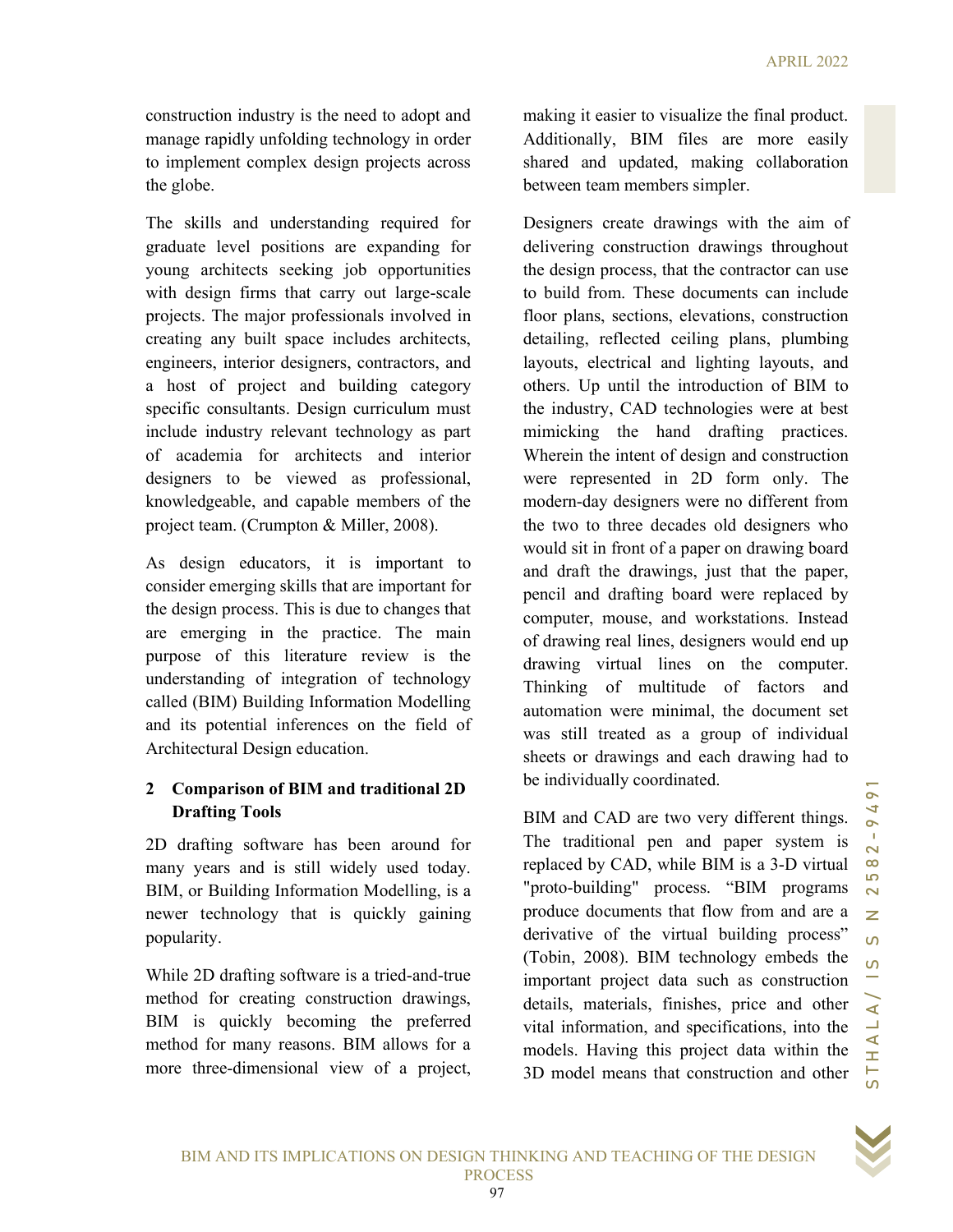related documents of all the disciplines can be pulled out from a single source of truth (Aubin, 2011). This drastically cuts down on the time needed for drafting and coordination between disciplines. Being able to work with a comprehensive holistic model from the getgo is changing how designers and engineers approach the design problem.

## 3 Adoption and Implementation of BIM in the Industry

The use of BIM in the real estate and construction industry is growing rapidly, with more and more companies adopting and implementing the technology. There is no denying that BIM process has become a staple in the construction industry, with more and more firms adopting the technology each year. In 2010, the adoption of BIM by leading firms reached a critical tipping point, and now many firms are in the process of transition, utilizing various aspects of the software to streamline their workflow. This suggests that while many of the projects are either started using BIM tools or are gradually being moved from conventional 2D to BIM platforms, BIM's full potential is yet to be realized. "Firms may own the software but don't yet own the process" (Deutsch, 2011). There is a difference between adopting and implementing BIM. Adopting BIM means purchasing the technology while implementing it requires systemic, industrywide changes. This will take time to grow into an integrated practice. Some of the firms, especially smaller ones, cannot invest into the exercise of converting to a new software, while other firm, like the residential firms, do not need the extent of information that the BIM process provides. In the field of education currently, Design students are expected to learn both types of software for

them to be marketable after graduating (Crumpton & Miller, 2008).

The term (IPD) 'Integrated Project Delivery' has been receiving a lot of attention from the industry recently. Definition of IPD as stated by AIA (AIA Guide, 2007): "Project delivery approach that integrates people, systems, business structures and practices into a process that collaboratively harnesses the talents and insights of all participants to optimize project results, increase value to the owner, reduce waste, and maximize efficiency through all phases of design, fabrication, and construction." The link between IPD and BIM is evidently very strong, with BIM facilitating IPD.

## 4 Design Process & its Multiple Theories

Firstly, understanding of the existing design evolving methodologies leads us to understand that design process may undergo multiple stages. Key design process has been studied and tabulated below for further research.

over, reduce waste, and maximize the state of the steign,<br>efficiency through all phases of design,<br>rabrication, and construction." The link<br>between IPD and BIM is evidently very<br>strong, with BIM facilitating IPD.<br>4 Design During the early stage, designers try to understand user needs, conduct market research, and figure out the business requirements. Once this is done, designers then move on to the design stage where they follow the design cycle—understanding problem, idea generation, sketching, user testing, and prototype creation. Once the design cycle covers the process, it then undergoes refinement. While it may be hard to define the design process, multiple theories may explain the design cycle. The idea of architectural design process has been around for centuries, however, it wasn't until the 1960s that designers began to approach it as a formal process (Davis and Gristwood, 2016). Markus (1967) & Thomas Maver (1970)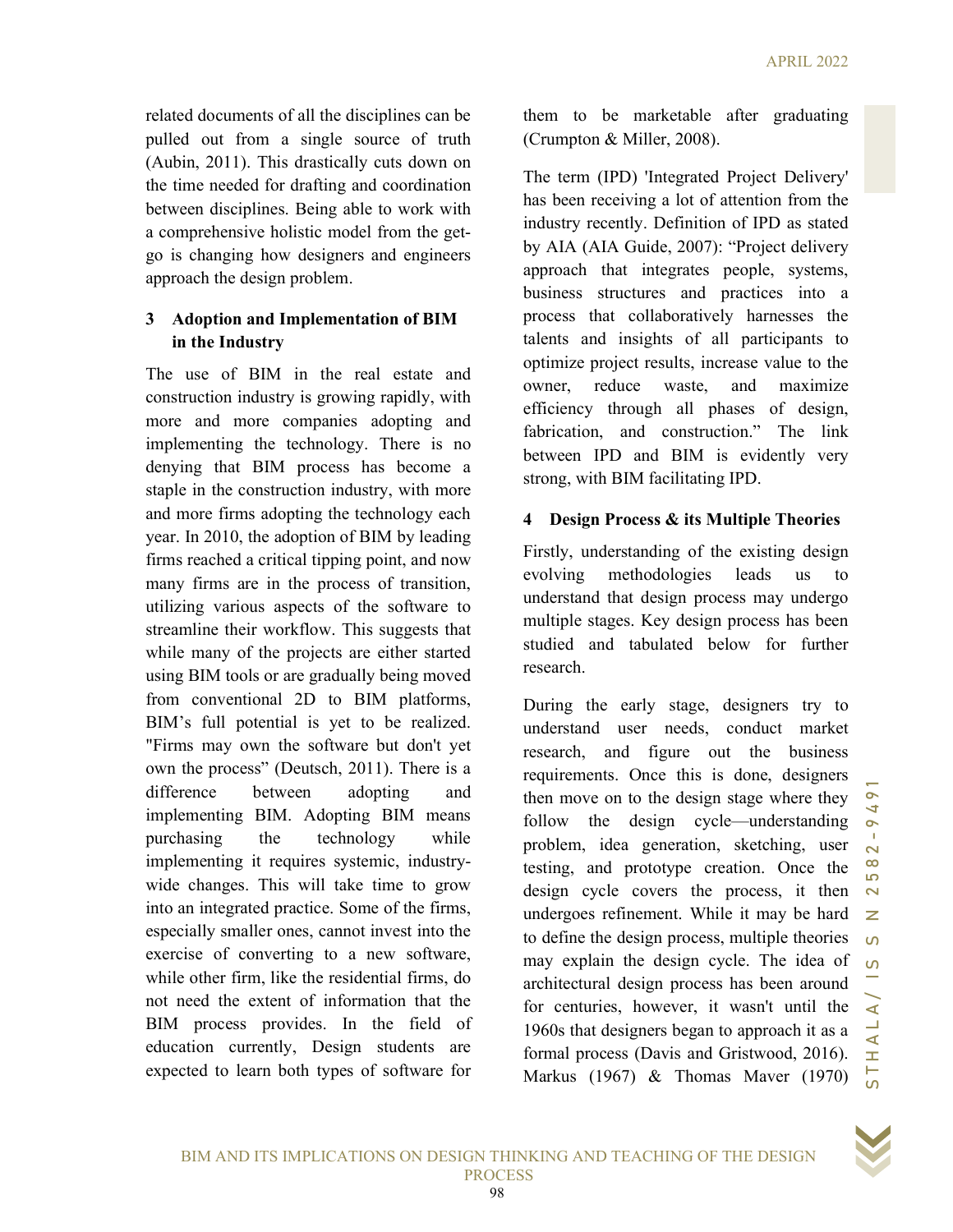inferenced that design process is a decisionmaking sequence progressing from analysis to synthesis to appraisal to decision at detailed stages, as shown in Figure 1.



Figure 1: Design methods by Markus & Maver. Source: (Lawson, 2006)

There is another design process perspective which was propounded by John Wade (1977). He says: "design is all about coming up with ideas to change things for better". He breaks the design process down into three parts: current situation, process of transformation and desired future state, as shown in Figure 2.



Figure 2: Design Process by John Wade. Source: (Wade, 1976)

Tim MacGintry offered different perspective on the design process into five steps: "initiation, preparation, proposal, evaluation, and action". This process transforms the initial state to a future imaginary state (Snyder, 1979), as shown in Figure 3 & Figure 4.



Figure 3: Formal Proposal creation through false procedure by Ata Chokhachian. Source: (CiNdiOğlu, 2014)



Figure 4: Five Step Design Process - Initiation, Preparation, Proposal Making, Evaluation, Action. Source: (Snyder, 1979)

The map, as it stands, no longer provides a clear path through the entire process. He suggests a more accurate and realistic portrayal of the connection between analysis, synthesis, and evaluation as seen in Figure 5. This shows that the relationship between these three elements is more than a linear process, meaning they work together in a systematic way.



Figure 5: Illustration of Practical Design Process Source: (Lawson, 2006)

There are many other Design Process theories propounded over the years. A tabulation of a few theories and identifying influence of BIM process over the traditional methods is tabulated in the next section or the readers to understand impact of BIM processes.

#### 5 Overlay of BIM in Design Process

Table 1 highlights a few other significant design processes. Here we can look at the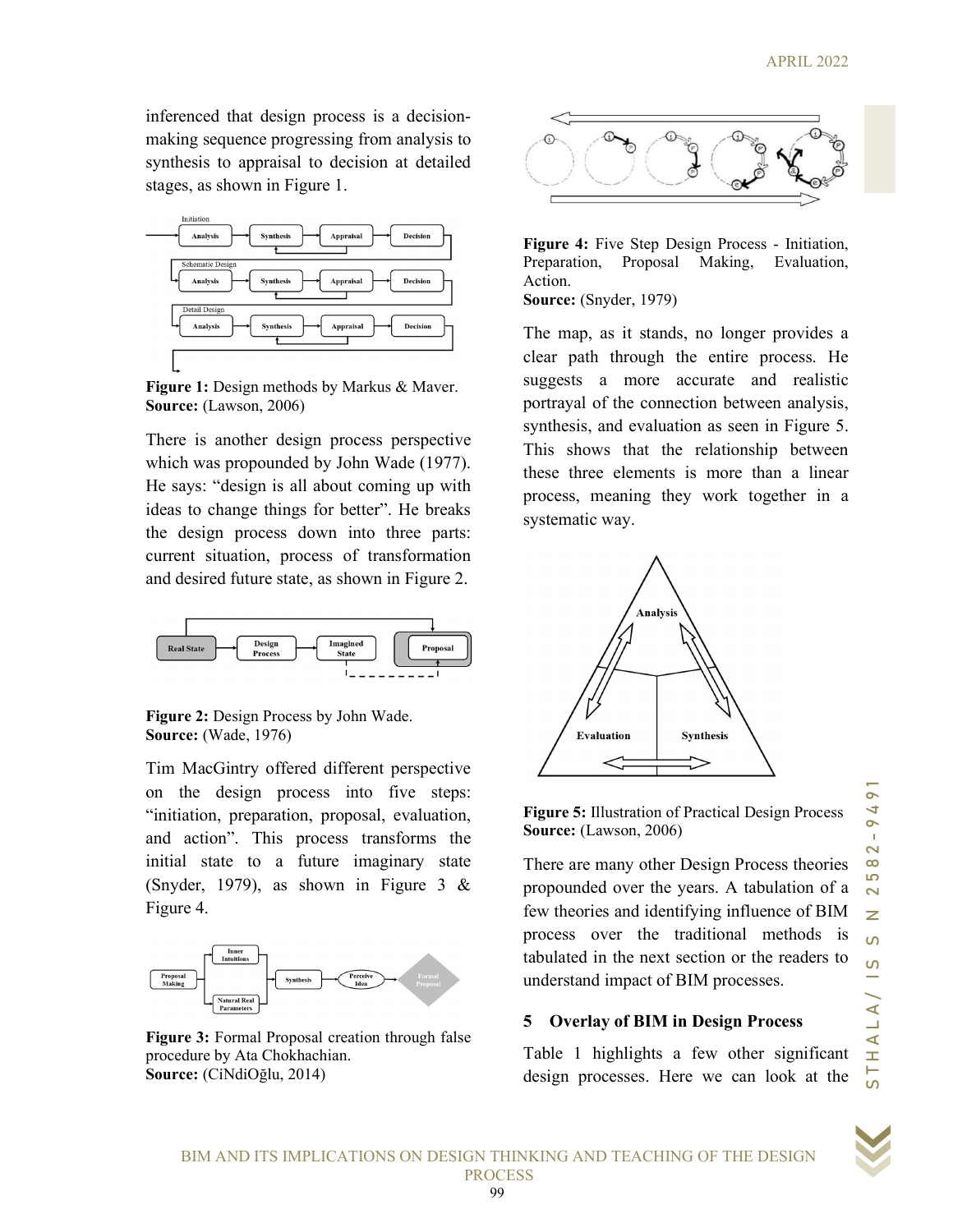critical process steps marked in grey which are directly influenced by the new BIM processes. The direct impact can be seen due to changing working conditions by implementation of systems such as Integrated Project Delivery, Virtual reality and Augmented reality.

| <b>Design Process</b><br><b>Theories</b>                          | <b>Design Process Defined Steps</b> |                                                               |                                                                      |                                      |                                                                                                           |
|-------------------------------------------------------------------|-------------------------------------|---------------------------------------------------------------|----------------------------------------------------------------------|--------------------------------------|-----------------------------------------------------------------------------------------------------------|
| <b>Thornley Student</b><br><b>Design Process</b><br>(1963)        | Program<br>Formulation              | Investigation<br>Assessment of<br><b>Design Possibilities</b> | Create                                                               | Refinement                           | Presentation                                                                                              |
| J. C. Jone's Design<br>Method                                     | Idea                                | <b>Information</b><br>Analysis                                | Synthesis                                                            | Evaluation                           | Optimization                                                                                              |
| R. Whitaker's Eight-<br>step Design Process<br>(1971)             | Recognition<br>Definition           | Preparation<br>Analysis                                       | Synthesis                                                            | Evaluation                           | Execution                                                                                                 |
| <b>RIBA</b> Architecture<br><b>Service (1972)</b>                 | Inception                           | Feasibility                                                   | <b>Outline Proposals</b><br><b>Schematic Design</b><br>Detail Design |                                      | Production<br>Tender<br>Action<br><b>Project Planning</b><br>Completion<br>Feedback                       |
| G. T. Moore's<br><b>Design Process</b><br>(1974)                  | <b>Identify Problem</b>             | Programming or<br>Analysis of User<br>Requirements            | Synthesis                                                            | Choosing from<br><b>Alternatives</b> | Post Occupancy<br>Evaluation<br>Implementation                                                            |
| <b>Five step Design</b><br>Process (Snyder,<br>1979)              | Initiation                          | Preparation                                                   | Proposal                                                             | Evaluation                           | Action                                                                                                    |
| <b>Gavin Ambrose &amp;</b><br>Paul Harris (2009)                  | Define and<br>Research              | Ideate                                                        | Prototype                                                            | Select &<br>Implement                | Learn                                                                                                     |
| <b>AIA Basic &amp;</b><br><b>Supplementary</b><br><b>Services</b> | <b>Predesign Services</b>           |                                                               | <b>Schematic Design</b>                                              | Design<br>Development                | Contract<br><b>Documents</b><br>Bidding<br>Administration of<br>Contract<br><b>Post Design</b><br>Service |

Table 1: Design Process Theories Source: (CiNdiOğlu, 2014) & Author

## 6 Impact of BIM on Design Process, Collaboration and Project Delivery

BIM has changed the flow of projects from being linear to being more efficient. The traditionally followed system of design-bidbuild project delivery usually starts with the architectural design team targeting the exterior or "shell" of the built form and interior design components like the column grids, basic structure, stairwells, and elevators or "building core". The engineering team carry out feasibility studies and design the environmental control systems, such as heating & ventilation, air conditioning, plumbing after the first stage. Later, the interior designing team and other project consultants are involved in the project. As each discipline is on boarded, their related information is layered over the architectural core and shell. This information is then crosschecked and incorporated into all the construction documents through a back-andforth process. This leads to segregation of disciplines into "silos" of expertise and knowledge, and also requires frequent coordination among the teams, leading to errors and confusions, schedule delays and unanticipated costs.

## 7 Working in a team environment

Since the consolidated project team will be<br>working very closely and much earlier in the<br>process, participating members of the design<br>team will be examined for their in the<br>collaboration and leadership abilities.<br>Successf Since the consolidated project team will be working very closely and much earlier in the process, participating members of the design team will be examined for their skills of collaboration and leadership abilities. Successful execution of interdisciplinary and team-based project schemes, demonstrating the tools, techniques, and importance of a collaborative environment, can be challenging in the current and limited academic setting. The challenges students face in appreciating and understanding the nature of a design firm without experiencing a professional work atmosphere are further aggravated when professionals have not yet identified best practices from the perspective of the designing themselves. During this time of change, it is reasonable that context and team working is best extrapolated by a mix of academic learning and real-world experience, like an internship combined with classroom discussion and reflecting on what the student learns in the process (Black, 2000).

In the past, collaboration typically involved a project-based team in accommodated in one location physically, who could communicate with each other face-to-face. However, technology today permits sharing of all the required information, which evolves into a new type of collaboration. Geographical distances and cultural differences can pose  $\Omega$